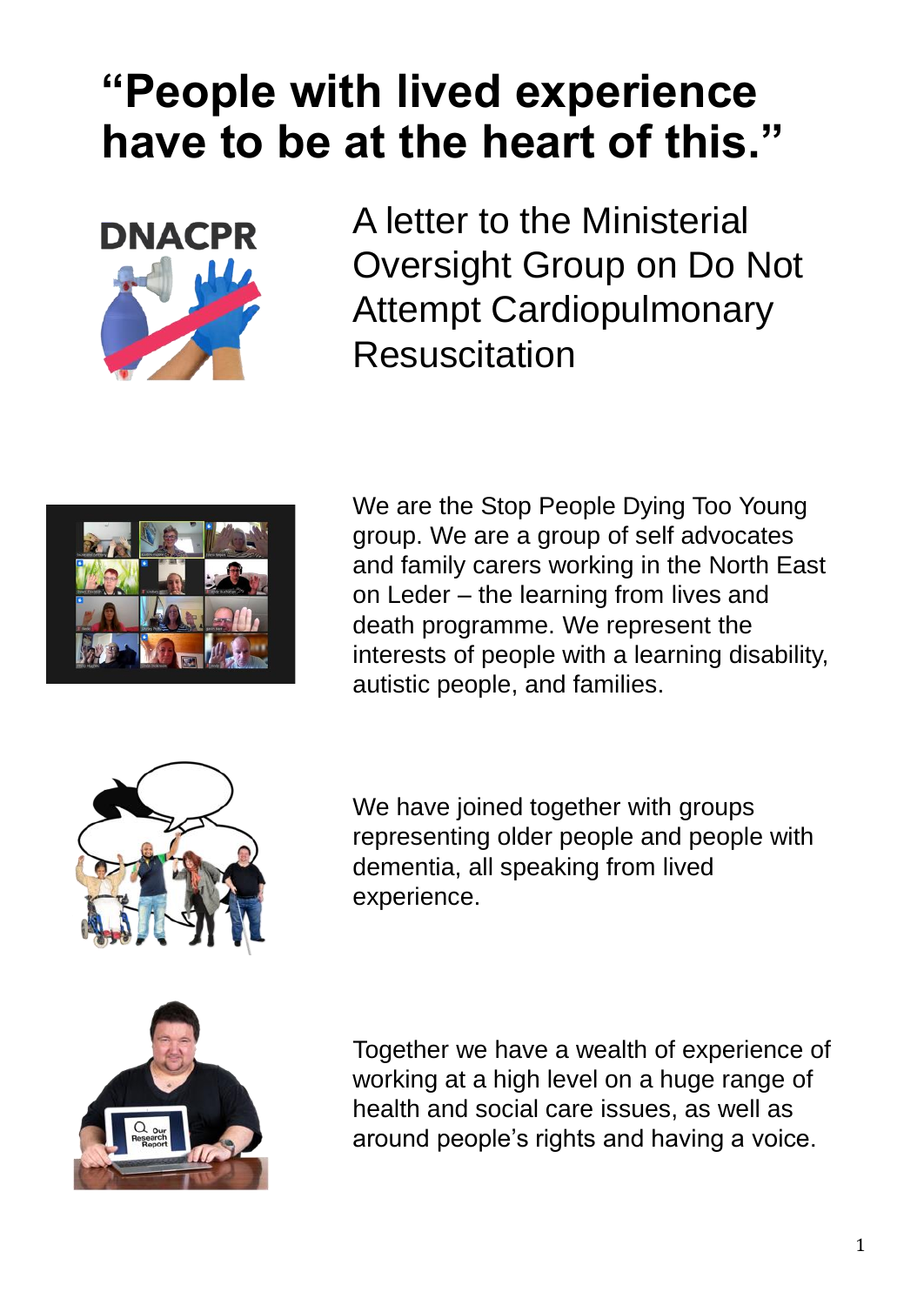We are the experts on the reasons why some groups of people were discriminated against during Covid around how Do Not Resuscitate was used. We are at the heart of what is going on and it affects us directly.

For example, 82% of people with a learning disability who died of Covid had a Do Not Resuscitate decision, But only 69% of these Do Not Resuscitate decisions were done correctly.

Black, Asian and Minority Ethnic people were less likely to know that a Do Not Resuscitate decision had existed for them.

These are shocking failures. Unless we are present around the table poor practice like this will keep happening and will not be challenged strongly enough.

People with the relevant lived experience should have been involved in your work right from the start. We know where the problems are and have the ideas for the solutions.







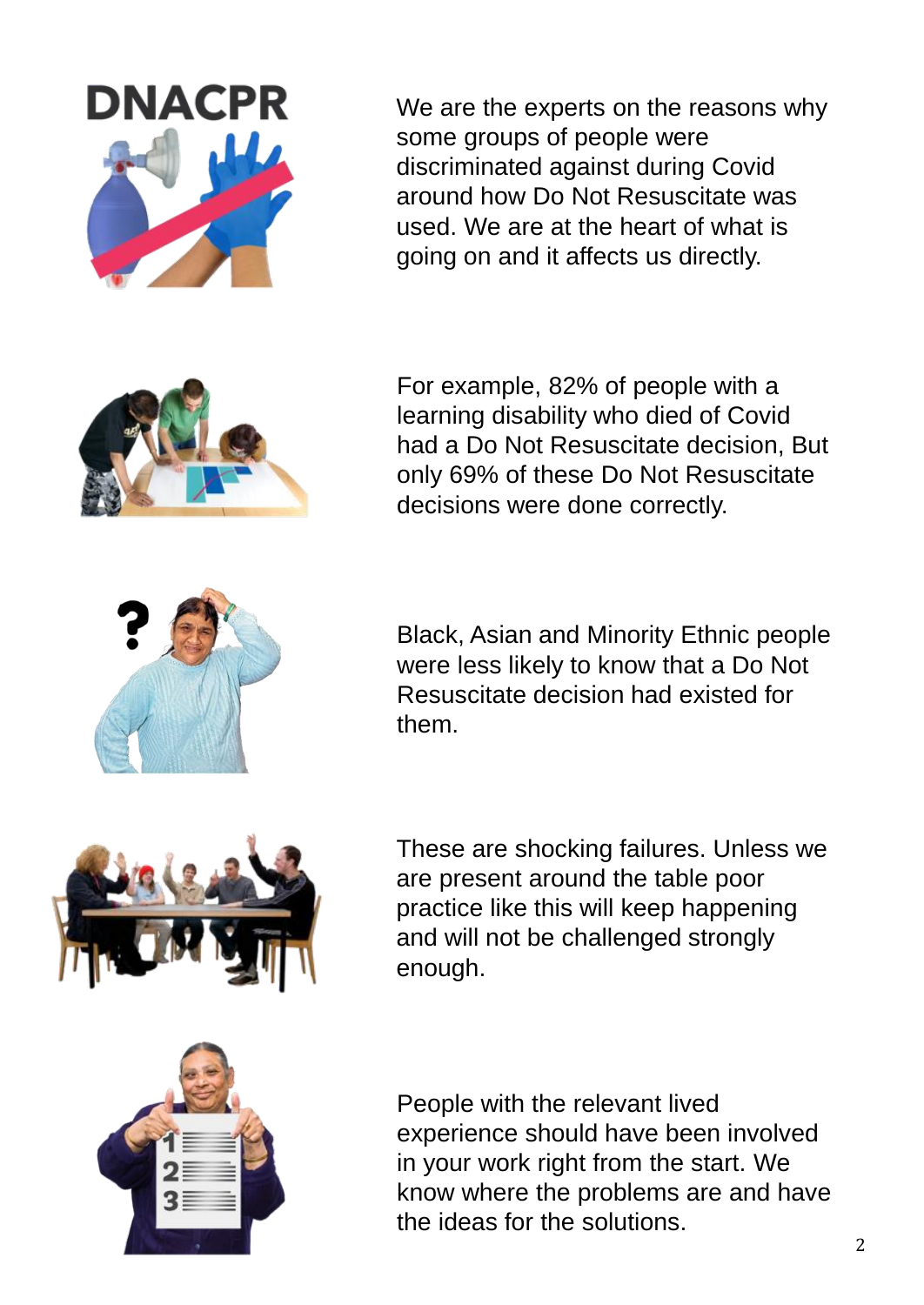

Your Terms of Reference from May 2021 say you will work with other stakeholders, but this is very vague.

It is far from our vision of you including people with lived experience as equal partners in the work of the Ministerial Oversight Group.

We want to be involved in both acting on the Care Quality Commission recommendations and the decision making.





If your group is serious about making changes you have to start by listening to people's experiences.



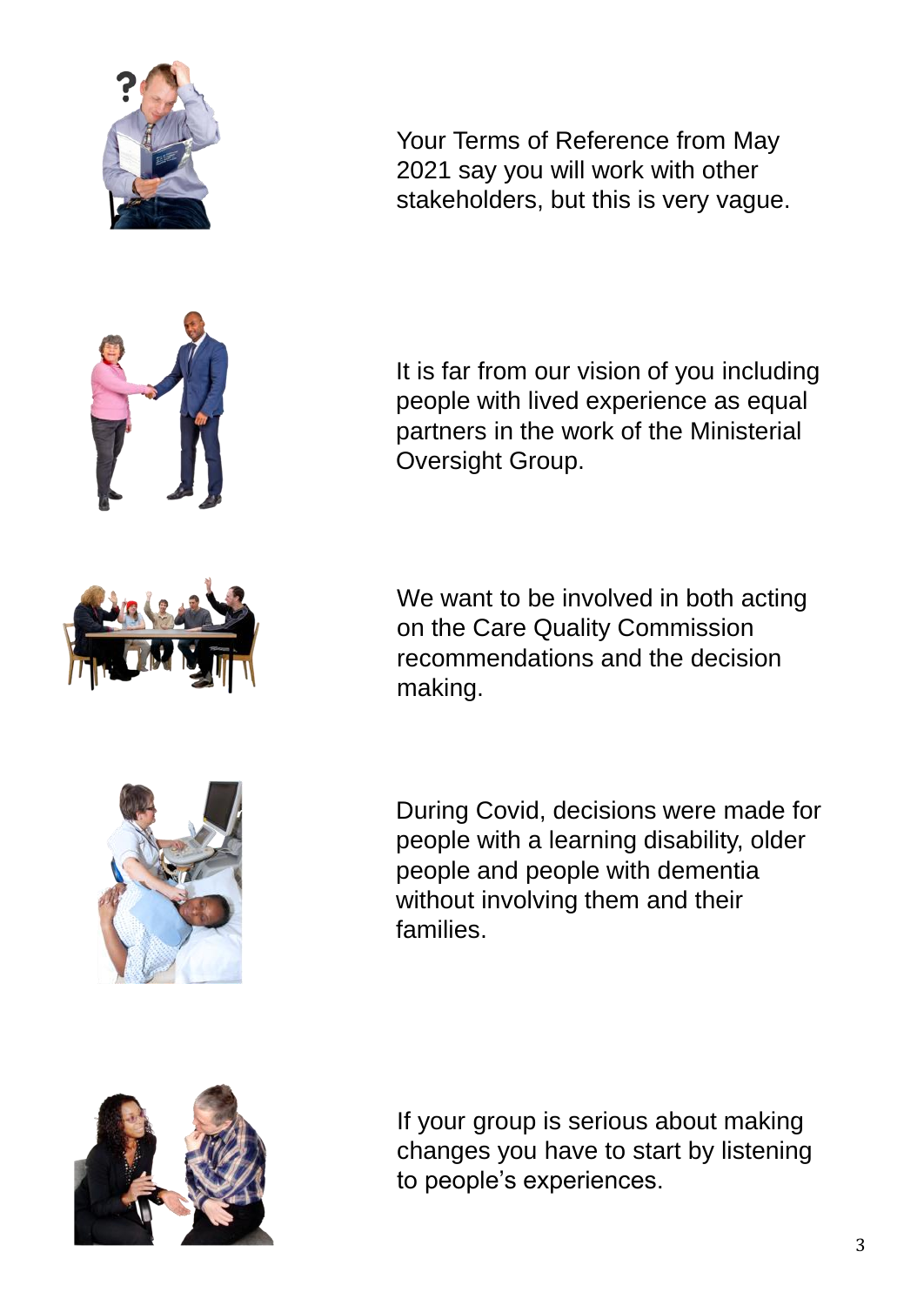

It is not good enough to have a group set up without any representation of the people who are affected directly by this.



Your Terms of Reference say that membership of the group can be revised. We want you to change it to include people with lived experience.



For too long, people with lived experience who are most affected by health inequalities have had little or no influence.



The way your group has been set up seems like yet another example of this.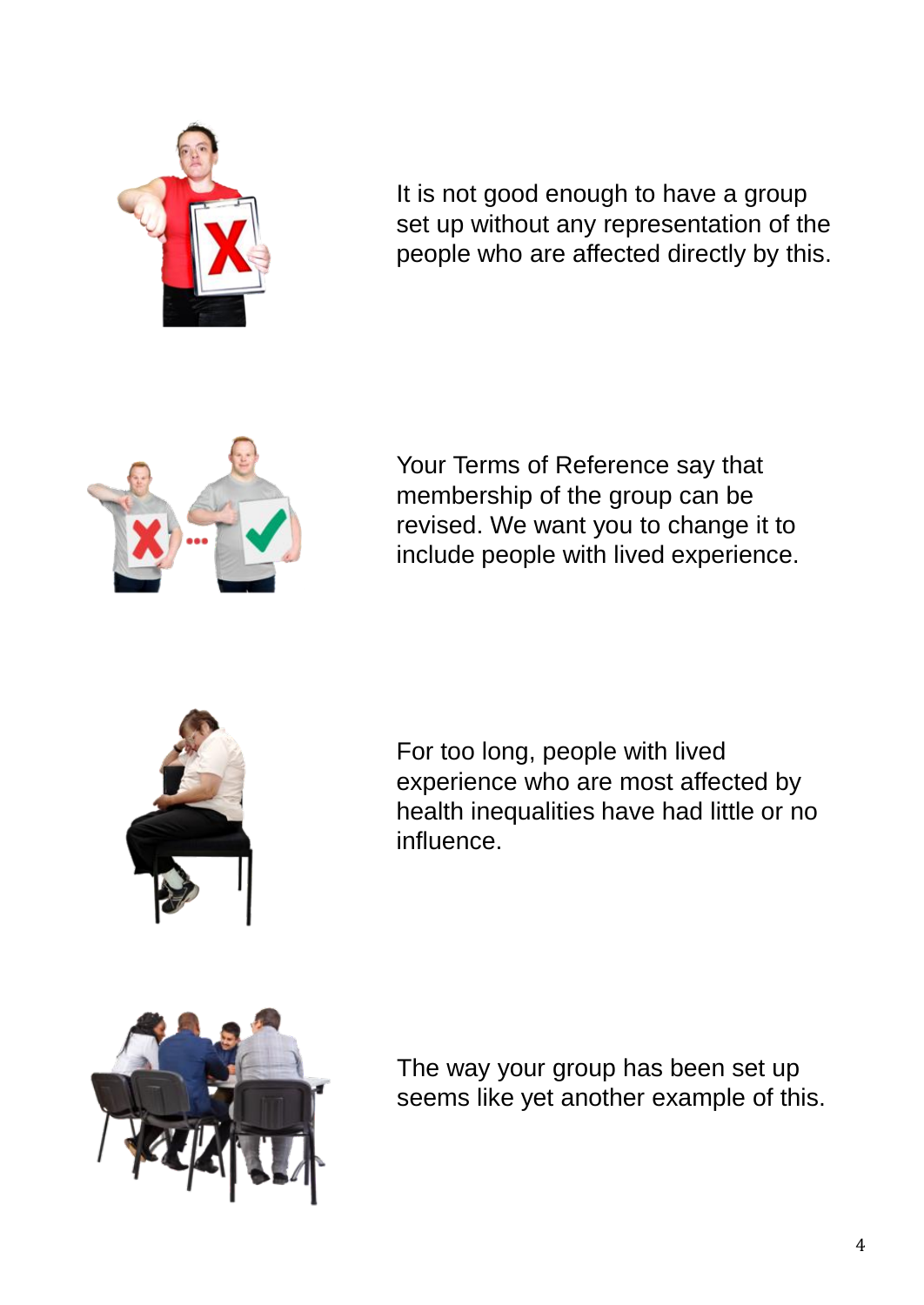

Unless we are involved as full group members, nothing will happen to make a big enough difference to our lives.



It is both common sense and the right thing to do to work closely with people with lived experience.



Otherwise things will continue to be done to people, rather than in partnership with them.



We are asking for real involvement, where you recognise the expertise we bring as being equal to your own professional experience.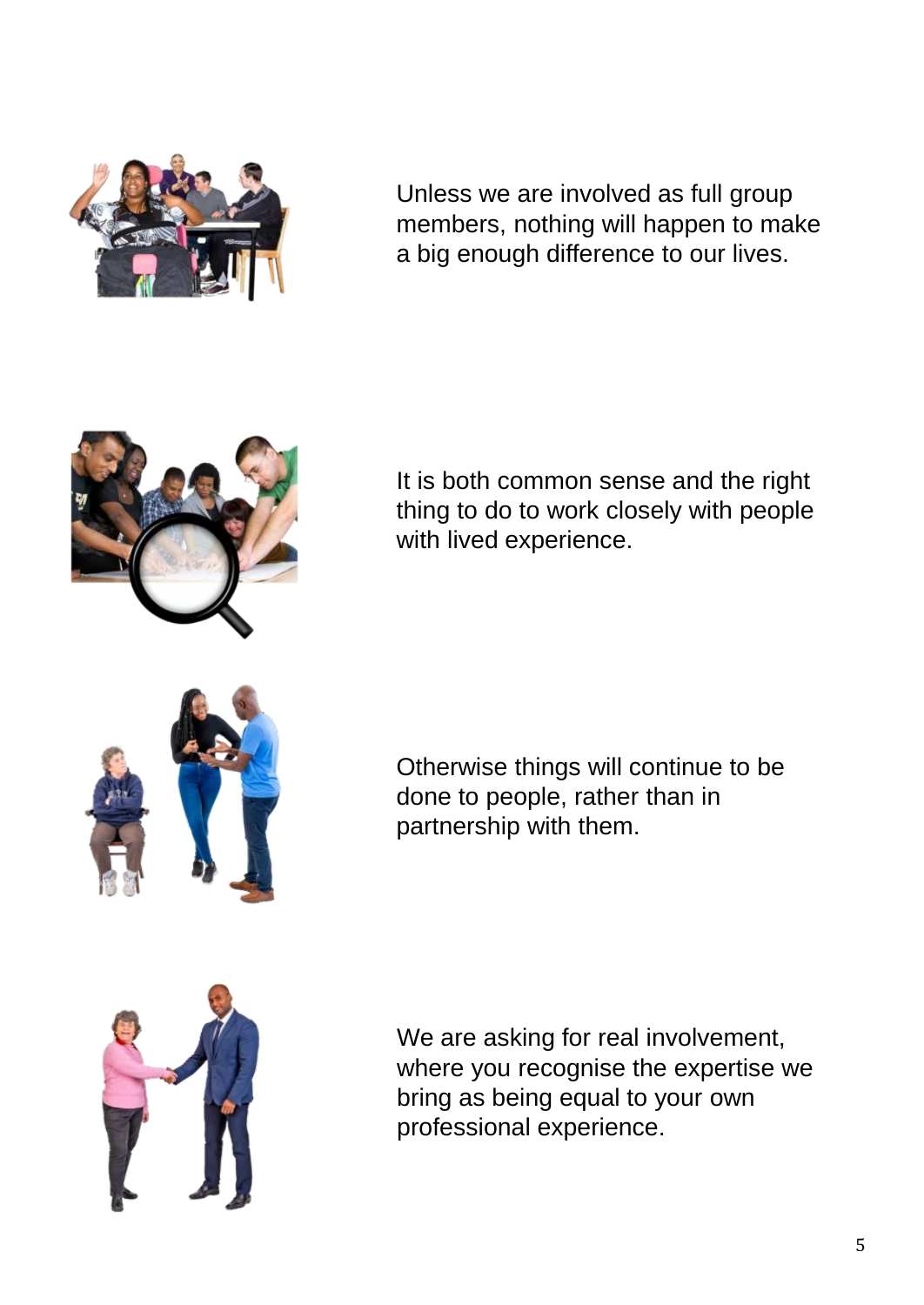

We look forward to hearing back from you about how you intend to put people's lived experience at the very centre of this work.



inclusion north

Signed:

Stop People Dying Too Young Group

Inclusion North

Learning Disability England





Learning Disability England

British Institute of Human Rights

Difference North East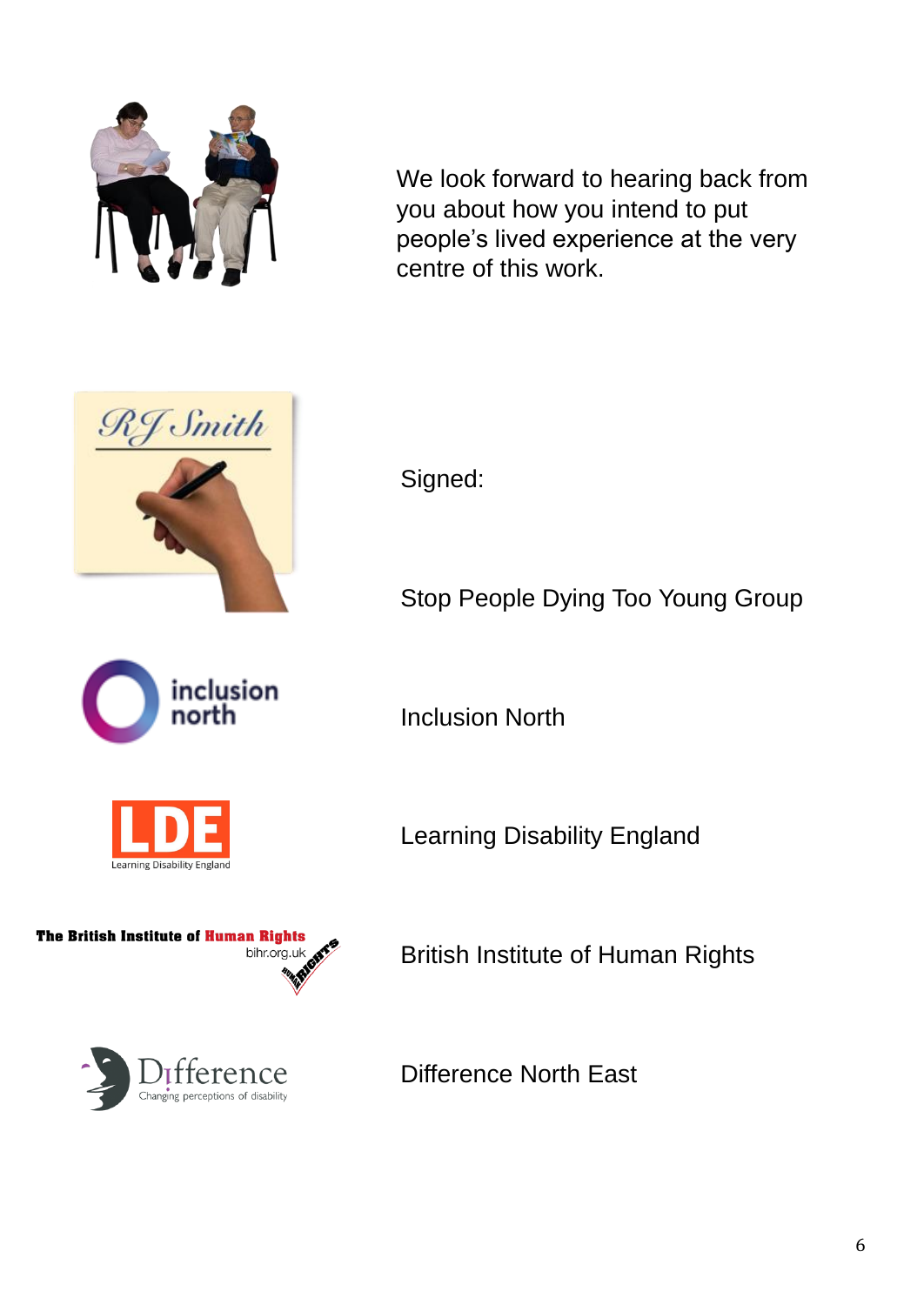| All these organisations have signed to support this letter |                                                     |                                                      |
|------------------------------------------------------------|-----------------------------------------------------|------------------------------------------------------|
| Ace Anglia                                                 | <b>Connected Voice</b>                              | <b>NWTDT Pathways Associates</b>                     |
| <b>Active Prospects</b>                                    | Darlington Association On<br><b>Disability</b>      | <b>Oxfordshire Family Support</b><br><b>Network</b>  |
| <b>Advance UK</b>                                          | DIAL/Disability Peterborough                        | People First Dorset                                  |
| Advonet                                                    | <b>Dimensions</b>                                   | People First Keighley & Craven                       |
| Asian Peoples Disability Alliance                          | <b>Disability Information Bureau</b>                | Positive support for you                             |
| <b>Bemix</b>                                               | <b>Disability Positive</b>                          | Progress Group                                       |
| <b>BEST</b>                                                | <b>Disability Rights UK</b>                         | Seeability                                           |
| <b>Better Days</b>                                         | <b>Encompass</b>                                    | Shaping our Lives                                    |
| Books beyond words                                         | <b>Essex Carers Network</b>                         | <b>Shared Lives Plus</b>                             |
| <b>Border Links</b>                                        | Fairoak Housing                                     | <b>Silver Line Memories</b>                          |
| Born at the Right Time                                     | Liberation                                          | <b>Sheffield Voices</b>                              |
| Brighton and Hove Speak Out                                | Generate                                            | Skills for People                                    |
| <b>BRIL</b>                                                | GraceEyre                                           | Speakup Rotherham                                    |
| <b>BTM</b>                                                 | <b>Greater Manchester Disabled</b><br>Peoples Panel | Sunderland People First                              |
| <b>Building Bridges Training</b>                           | <b>Imagine Act and Succeed</b>                      | Support'ed Limited                                   |
| Calderdale Self Advocacy<br><b>Network</b>                 | <b>Inclusion East CIC</b>                           | <b>Talkback</b>                                      |
| Campaign 4 change                                          | <b>Inclusion Gloucestershire</b>                    | The Challenging Behaviour<br>Foundation              |
| Centre 404                                                 | <b>Inclusion London</b>                             | The Surrey People's Group<br><b>Active Prospects</b> |
| Centre for Welfare Reform                                  | <b>Keyring</b>                                      | <b>Together Matters</b>                              |
| <b>CHAD</b>                                                | Kingston Mencap Carers Group                        | <b>Turning Point</b>                                 |
| Chair of BILD                                              | L'Arche                                             | <b>Under the Stars</b>                               |
| Changing our lives                                         | Lewisham Speaking Up                                | Vonne                                                |
| <b>Choice Support</b>                                      | MacIntyre                                           | Voyage Care                                          |
| Citizen Network                                            | Mencap Wirral                                       | <b>Walls and Futures</b>                             |
| Clasp Wokingham                                            | My Life My Choice                                   | Walshingham                                          |
| Cloverleaf                                                 | My Safe Home                                        |                                                      |
| <b>Community Catalysts</b>                                 | <b>New Prospects</b>                                |                                                      |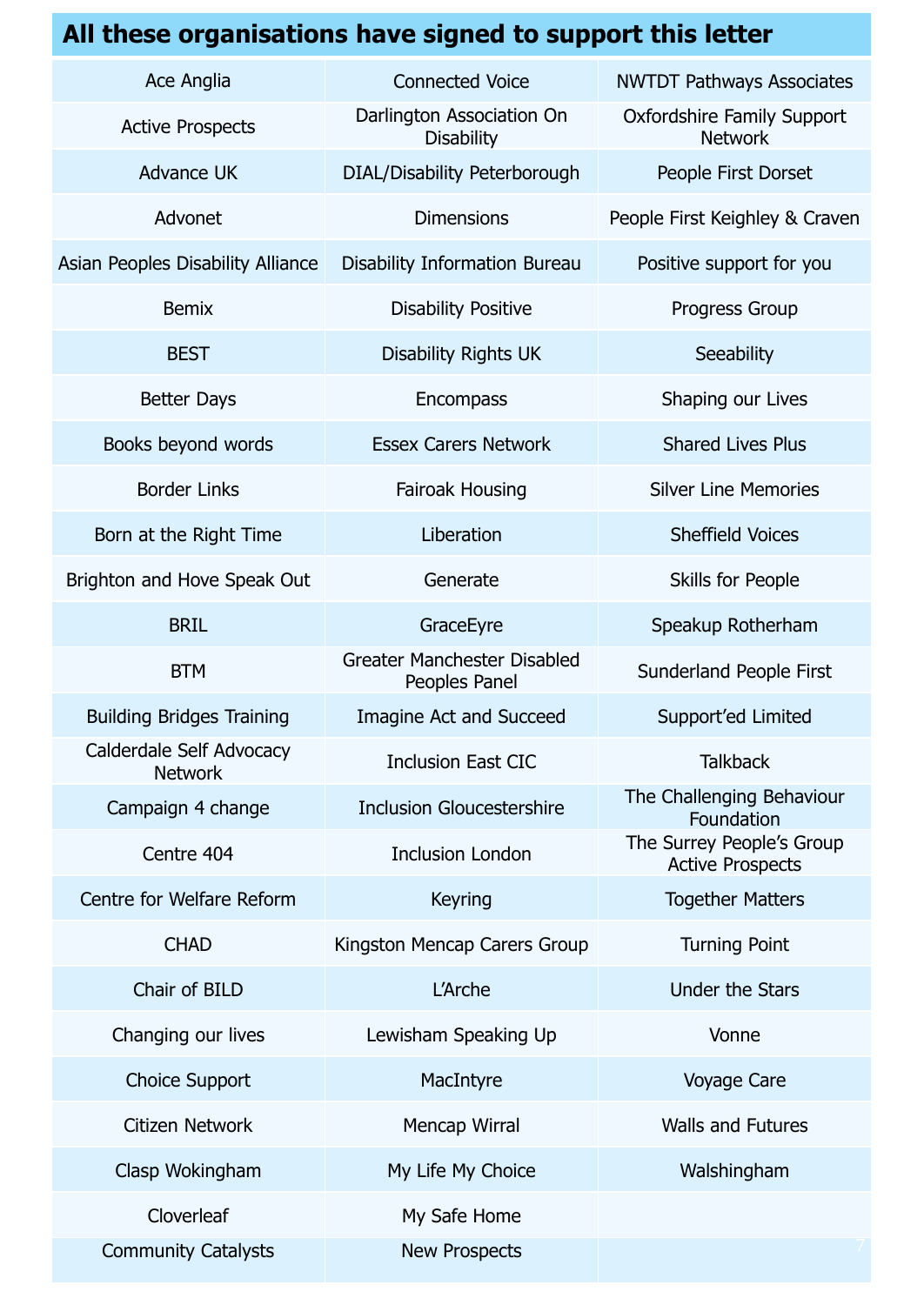## **All these people have signed to support this letter**

| <b>Adam Butcher</b>     | <b>Chris Hilliard</b>  | <b>Helen Swift</b>      |
|-------------------------|------------------------|-------------------------|
| Adam Jager              | <b>Chris Sterry</b>    | Ian Middleton           |
| Ali Hayward             | Christine              | Ian Penfold             |
| <b>Alison Tupling</b>   | Christine-Koulla Burke | Ian Saliba-Curtis       |
| Amy Telford             | <b>Claire Lee</b>      | Isabelle Garnett        |
| <b>Andrew Cowe</b>      | <b>Claire Webster</b>  | Ivan Olbrechts          |
| <b>Andrew Fox</b>       | Clare Thompson         | Jacqueline Hughes       |
| <b>Andrew Reece</b>     | <b>Clive Parry</b>     | James O'Rourke          |
| <b>Andy Merker</b>      | Darren Lee             | Jane Peters             |
| Angela Black            | David Barraclough      | Jane Phipp-MacIntyre    |
| Angela Crocker          | Debra Harrison         | Janice Mclaughlin       |
| Anne Grange             | <b>Denise Bowles</b>   | <b>Jill Short</b>       |
| <b>Annie Smith</b>      | Derek Benn             | Jo Harrison             |
| Anusha Everson          | Dr Alison M Clark      | Jo Hough                |
| Autumn Roesch-Marsh     | Dr Joel Parker         | Jo Varela               |
| Barbara Booton          | Dr Liz Ellis           | Joanne McGeachin        |
| Barbara Thompson        | Dr Lucy Burke          | Jodie Williams          |
| <b>Becki Parker</b>     | Elham Ahmed            | Jude Gwynn              |
| Beth Kyte               | Elizabeth Harding      | Judith Griffiths        |
| <b>Beverley Dawkins</b> | Elmi Terjavjainena     | Judith McGarty          |
| <b>Beverley Flute</b>   | Elyzabeth Hawkes       | Karen Burrows           |
| Carolyn Granthier       | <b>Emily Clixby</b>    | Karen Griffiths         |
| <b>Cate Macdonald</b>   | Fiona Duncan           | Karen Jackson           |
| Cathy Mellstrom         | <b>Heather Davison</b> | Karen Parry             |
| <b>Charles Edwards</b>  | <b>Helen Justice</b>   | Karen Tait              |
| Chris Hatton            | <b>Helen Phoenix</b>   | Katherine Runswick-Cole |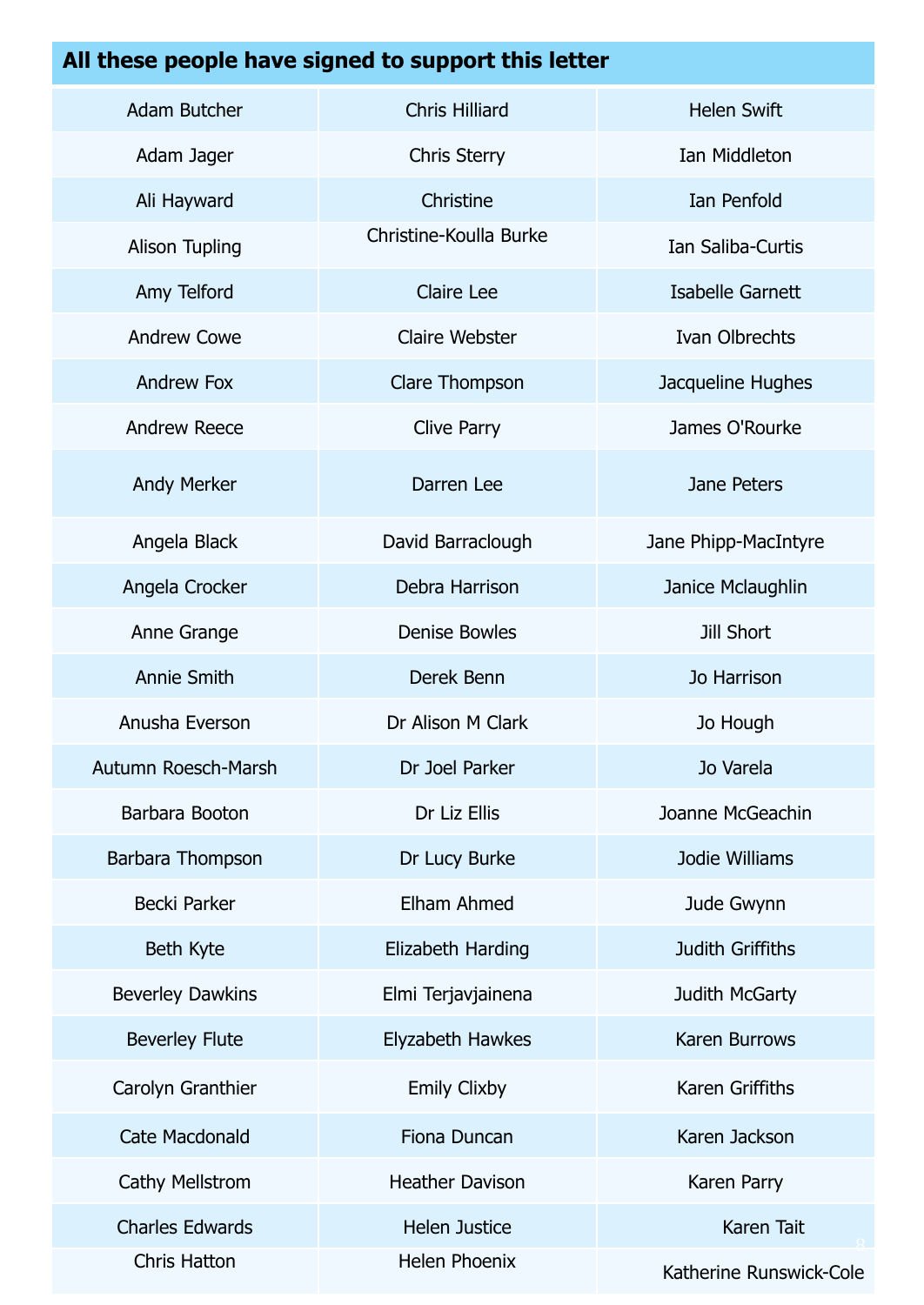| Kathryn Littlewood   | Madeleine Johnson      | Peter Bangs            |
|----------------------|------------------------|------------------------|
| Katie Peacock        | <b>Margaret Nicol</b>  | Peter Loose            |
| Katrina Morrison     | <b>Marie Rhodes</b>    | Philipa Bragman        |
| Kay Kirk             | Mark Hamblin           | Philippa Willitts      |
| Kellie Woodley       | Mary Bottomley         | Rachael Munro-Fawcett  |
| Kemi L               | <b>Matt Howard</b>     | <b>Rachael West</b>    |
| Kerry Kilvington     | <b>Matthew Moon</b>    | <b>Rachel Curtis</b>   |
| Kirsty Morgan        | Matthew Prothero       | Rachel Wright          |
| Konnor Hoad          | <b>Melanie Holford</b> | Rebecca Cole           |
| Lara Bywater         | Melanie Rimmer         | <b>Robert McLean</b>   |
| Laura                | <b>Melissa Peacock</b> | Ros Cheetham           |
| Lauran Doak          | Melvyn & Jan John      | <b>Rose Matthews</b>   |
| Lauren Baynes        | Michelle               | <b>Ruth Clatworthy</b> |
| Layla Hughes         | Mike O'Brien           | S. Gibbons             |
| Lee Bottomley        | <b>Mike Steel</b>      | Sally Hoban            |
| Linda Dickinson      | Moira McLoughlin       | Sam Browning           |
| Lindsey              | <b>Muniru Azeez</b>    | Samantha Clark         |
| Lisa Clark           | <b>Neil Pattinson</b>  | Samantha Jamieson      |
| Liz Croot            | Nic Cook               | Sandra A Marshall      |
| Liz Howard           | <b>Nick Ball</b>       | Sara Kent              |
| <b>Lloyd Samuels</b> | O. Popoola             | Sara Ryan              |
| Lorraine Temple      | Pat Duffield           | Sarah Fowler           |
| Louise Fullerton     | Pat Elsmie             | Sarah Wilkinson        |
| Lynda Armstrong      | Patricia Charlesworth  | Sarah Wyatt            |
| Lynda Teagle         | Patricia Hill          | <b>Scott Bartle</b>    |
| Lynsey Hunt          | Patsy Corcoran         | Shabaaz Mohammed       |